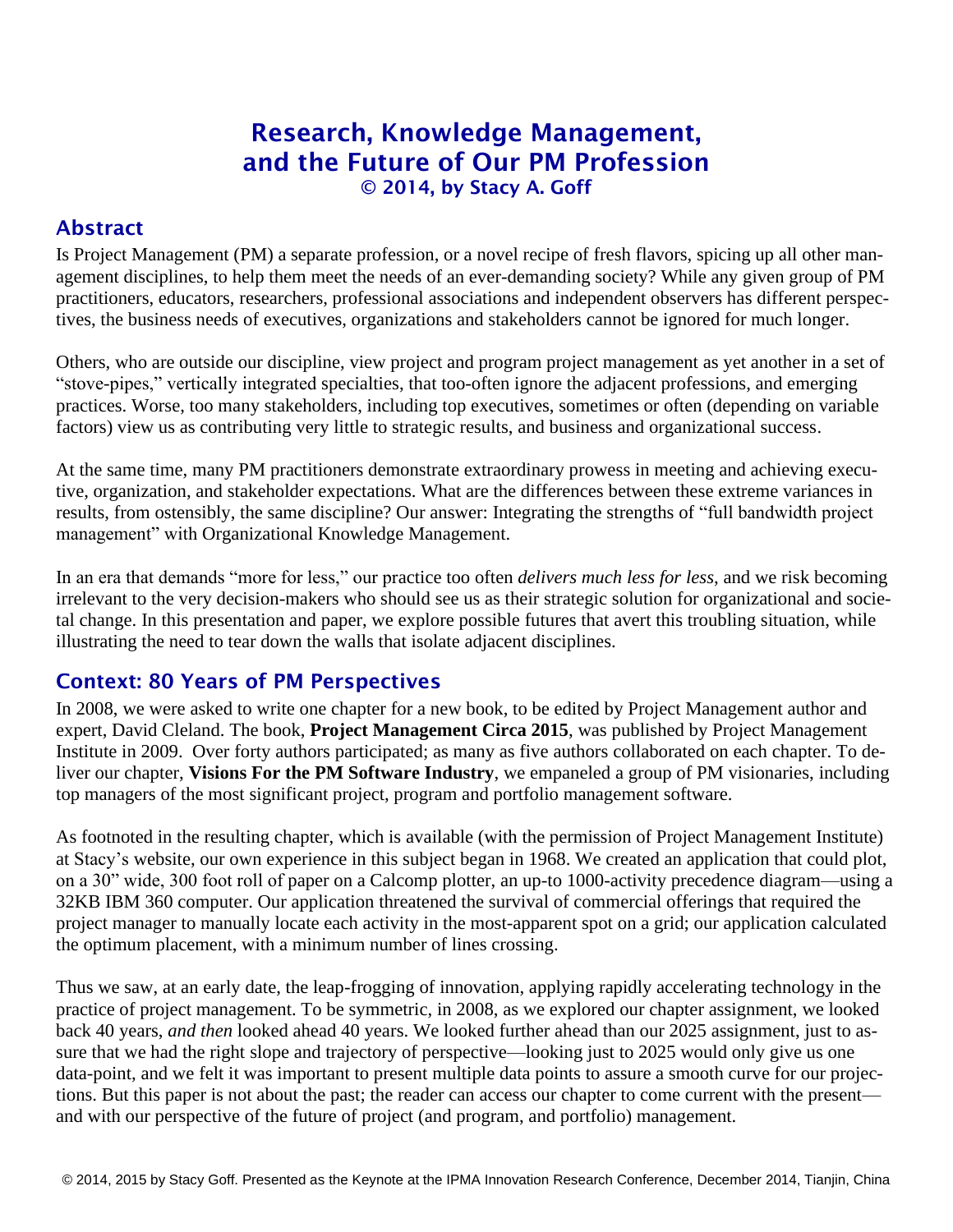# A Change Agent's Retrospective

Obvious events in the retrospective portion of our analysis included the impact of the Personal Computer revolution—making PM software available to everyone—rather than limited, as before, to those with easy access to mainframe computers. Other factors included our early penchant for knowledge reuse: reusable project plans, and reusable business results; simple and easy re-use of knowledge from risk management and lessons learned. We cited early uses of "Intellagents," our 1980s term for intelligent guides that helped project managers to produce better estimates, better bids, better plans, and better project and business results.

And yet… even with the significant PM practice advances of the 1980s, the gap between leaders and laggards in harnessing the advances widened. Only the top leaders in enterprise PM have realized the potential of the last 40 years of progress. So, after 40 years of bodies of knowledge, methodologies, software tools and maturity models, billions of USD in training, and corresponding onslaughts of exam-based certifications, the vast majority of organizations still receive middling results from their project and program initiatives.

To illustrate the size of the gap: Our analysis suggests that the PM software industry, after 40+ years, only engages 5% of its potential market. What is the most sophisticated use by the rest of its audience? Drawing pretty pictures that show how late your mission-critical project is today.



What is missing? What will be required, for the tools to reach their promise, and their potential?

It was from these observations that we arrived at the ideas that we share in this paper. Those include (these are observations, not truths):

- a. Project Management is a young and incomplete practice or profession, with widely varying standards for effective practice—despite purported agreement, even on an ISO standard;
- b. It overlaps other disciplines in most organizations, including contract management, organizational change management (which is part of the competence set of all high-performing project managers);
- c. Effective PM requires much more than recipe-following of technical process steps, some of which have done far more harm than good in achieving business results; all while too-often ignoring stakeholder engagement (*not* stakeholder management), strategic alignment, interpersonal skills, and leadership;
- d. Our practice still tends to focus on *data*, not *information or knowledge*; and it more-often addresses lagging indicators, rather than leading factors—which prompt smarter, faster, decision-making;
- e. We consistently fall short of "delivering the promise" in too many projects, in too many organizations;
- f. In many cases, executive management has "given up" hope that our practice will ever deliver its promise.

# Visions Summarized

Given 40 years of active history, we were able to make some easy projections of likely practice advancements, just based on *trajectories*—continuing on current paths. Our *discontinuities* attracted the greatest interest from those who have read the chapter. Our reason for looking at both types of futures is that, while trajectories are easy to envision, they tend not to cause massive change—by their very nature.

It is the discontinuities, which often come from outside the discipline, that can have the greatest impact. We never intended, in our book chapter, *to predict the future*. Instead, we intended first, working with our expert panel, to explore possible futures. And then, most importantly, we explored the *implications*—for practitioners, for executives, and for our discipline.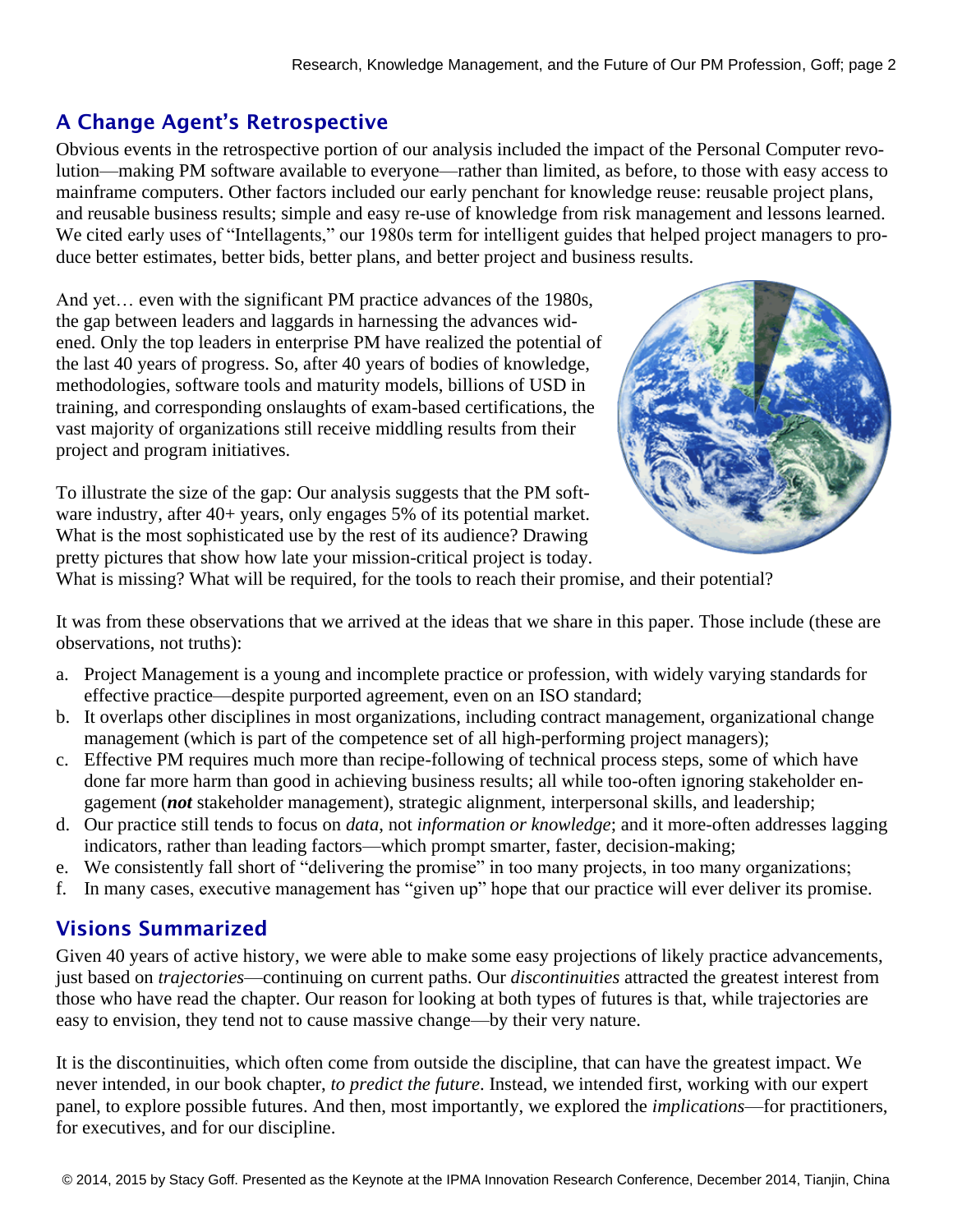We focused on a collection of emerging ideas, that would improve business results from projects and programs, and that would increase the market penetration of project management-related software.

And in the process, we "saw" the need for project management to move beyond current practices and current levels of effectiveness—as demonstrated by the average practitioner. As expected, we also saw the need for PM practices to resonate more smartly with the managers at multiple levels above our practitioners. Our years of consulting have demonstrated that an organization receives its greatest benefit from PM only when the layers of management between the project manager and the CEO learn to *manage the successful project climate*.

# Trajectory and Discontinuity Scenarios

For this paper we list a few of our scenarios, rather than explaining them in detail; you should read the book chapter to explore them further. They illustrate the potential impact of looming innovations on our industry's future—and set the stage for a discussion of the role of research, knowledge management, and the future of our PM profession. The scenarios may also stretch your reality enough to prepare for the future of our practice.

- A. Integrated Portfolios: Capital, Operations, and Projects/Programs
- B. Tagging, storing, and reuse of Project Knowledge
- C. Useful Dashboards and Project Intelligence
- D. Gloria Gery, Performance Support Systems
- E. Bonnie O'Neil, Rule-based Databases
- F. The Wisdom Tooth Scenario

#### **Caveats**

Whether these scenarios are realized or not is unimportant: What is important is the number of executives, professors, and project, program and product managers who have requested more information, or begun discussion about the ideas, and their implications. The key to all interested parties is a handful of prerequisites:

- a. A consistent and efficient way to capture information, knowledge, and possibly, experience.
- b. Systematic and random-search ways of filtering and selecting relevant information and knowledge, including classification and tagging (perhaps a Dewey Decimal System approach?) to make the information and knowledge easily accessible.
- c. Institutionalization of knowledge re-use, rather than repeated re-creation—this is true sustainability.
- d. A culture of exchange, that supports and *encourages*, perhaps monetarily or through "cooperative credits," as Les Squires<sup>1</sup> has worked with. This would benefit individuals, organizations, and the "middle men" who might profit from putting providers and receivers together—for the vast benefit of all.

### **Revelations**

The greatest implication from our efforts is this: Project Management, while an important discipline, depends on successful use of a range of competences that are often perceived as parts of other disciplines. For example, while Organizational Change Management is a core competence of the most effective project and program managers with whom we have worked, our profession does not often acknowledge that organizational change is part of our job. And while Risk Management is both a key success factor for projects and for our organizations, it is too often considered to be an optional part of project management—one that is too often ignored until it is too late.

Some practitioners realize that managing the risks, both of the project, and of our solutions to the business problems we are dealing with, can be the core action of competent and performing project management.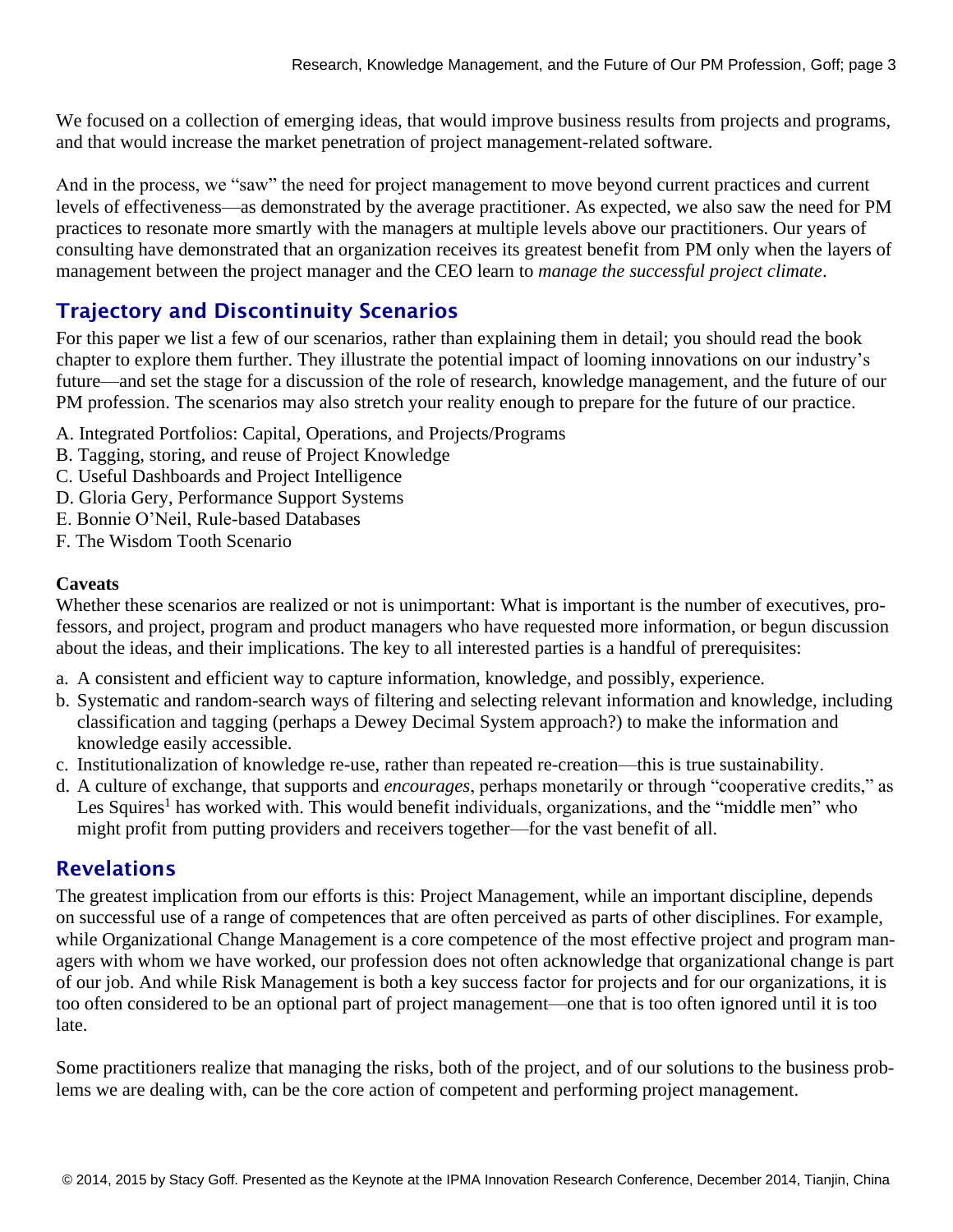And finally, Organizational Knowledge Management, often considered to be a totally independent area of study, is a key to bringing project management out of the shadows, and into mainstream recognition as the tool/discipline/profession of choice for those project organizations that intend to thrive.

# Progress Check

To this point, we have merely set the stage. We've identified a vision, discussed a few clever scenarios; what does this have to do with research in the world of project management? Perhaps some of the preceding has inspired a few ideas. Or perhaps the reader wonders, "Where is this headed?" Our answer: Now that we have set the stage, the remainder of this paper explores further the opportunities we see.

A number of PM Research opportunities emerge. Those opportunities exist in, at minimum; the following areas (note that this is merely a selection of the many opportunities):

- A. Progressing the profession: distilling data into information, and transforming that into knowledge
- B. Managing That Which Makes a Difference
- C. Identifying key PM success factors, then connecting PM to Business Success
- D. Institutionalizing PM, Risk Management, and Knowledge Management
- E. PM as a core competence for all persons

# A. Progressing the profession: The Taxonomy of Data

In the late 1970s, a popular approach to knowledge management was the Taxonomy of Data. This insight showed the relative progress of information management from data, to information, to knowledge, to wisdom. Indeed, the author presented in multiple conferences, the distinctions, additions, and uses of this. The presentation went something like this…



**Data** is as common as the sand on the beach. It has potential value, but most-often in a primitive and elemental way, requiring some transformation to become useful. Data that is combined with other data, organized in a way that is useful for the audience, and that audience's purpose, and summarized and presented appropriately (and in a timely manner), becomes Information, the basis for smarter decisions. Such properly presented data is useful in prioritization, because it helps identify the urgency and/or importance for action.

While **Information** is often actionable, it is the application of that information in timely decision-making that delivers value. And, the project's success, together with the tacit or explicit **Knowledge** resulting from and surrounding the use of that information, is key—especially in the project environment—to the potential for re-use of that knowledge. This re-use could be by the person who originally applied that knowledge, or with practice, by others with whom the knowledge is shared.

Our taxonomy is not yet complete; but before me move on, allow us to point out the project parallels. Much of what most project teams capture, communicate, and track in projects and programs is, data with a bit of information. But given the above dialogue, it is timely information that is the basis for effective decision making. For example, what do you find in most PM Plans? Dates, costs, measured scope, perhaps some qualitative measures. Ideally, stakeholder expectations, and key assumptions. Only the last two items reflect information; the others are all merely data. Not only that, but they are usually trailing data: *You cannot evaluate plans versus actuals until it is too late to improve them.* Late? Hard to catch up. Over budget? Too bad!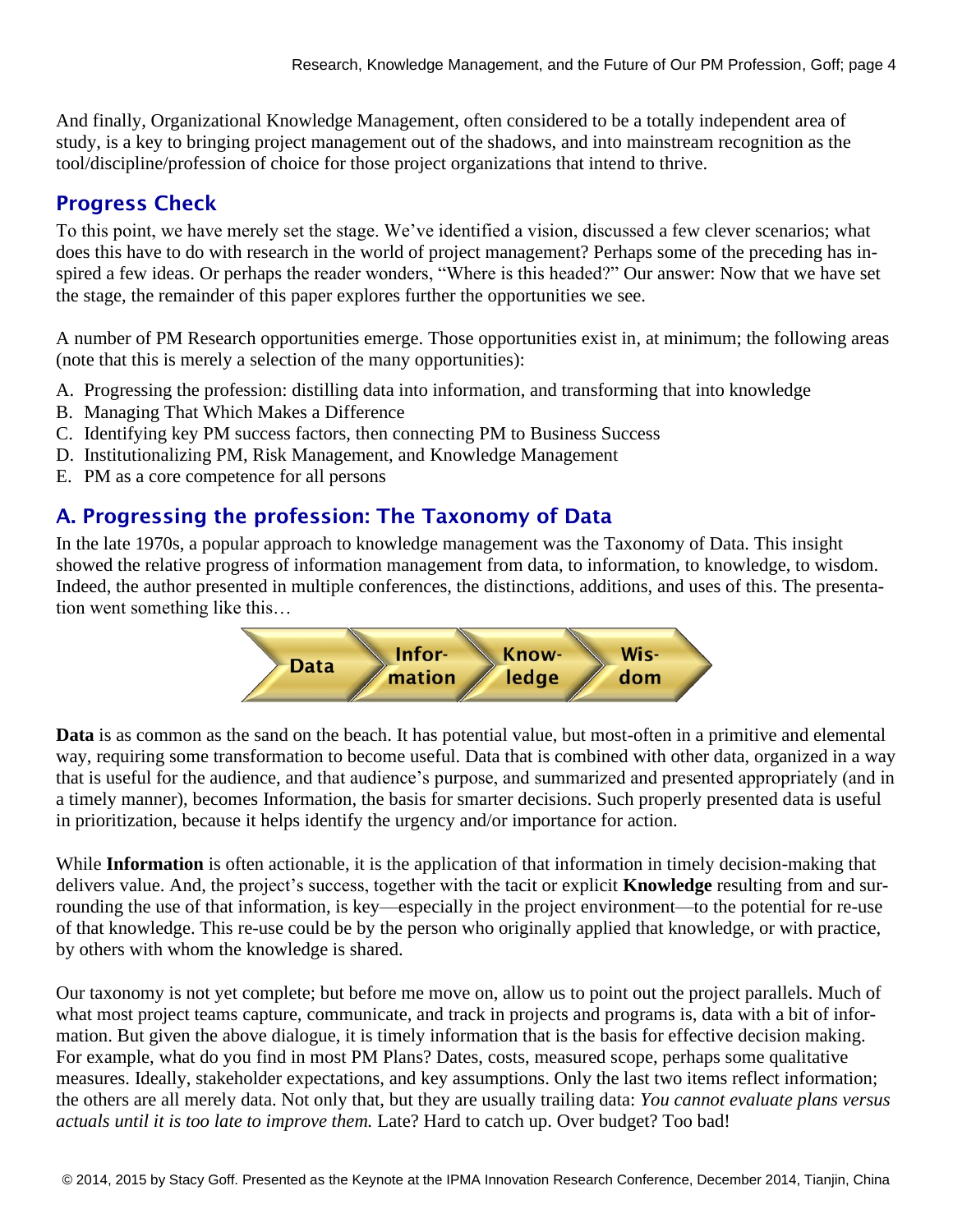Sources of information include four key project action areas: Assumptions, Risks, Issues, and Lessons Learned. While those are commonly used categories for project documentation, they are also the sources of true management information in projects. Of course, the data surrounding each of those action areas is important: It helps identify, as mentioned above, the amplitude of urgency and importance for action. Either in the current project, for situations that require prevention, intervention, or recovery, or in later projects—based on application (rather than merely recording) Lessons Learned.

To continue our taxonomy, what is the source of project wisdom? As presented in the IPMA Research Conference in Tianjin, China, 1-2 December, 2014, Wisdom comes from multiple sources:

- Underlying culture: We saw intriguing discussions of several millennia of wisdom from China's past.
- An individual's experience, when filtered and clarified with some perspective of the insights gained
- Project experiences of others on a team, as shared through both discussion and documentation—a key to knowledge management, that includes both tacit (personal) and explicit (shared) experiences.
- The wisdom of teams that comes from an organization that embraces the above three sources.

The bottom line: There is much to be done here, to merge the data-to-wisdom taxonomy with projects.

# B. Managing That Which Makes a Difference

In today's project world, there is a great gap between the performance of those who apply a group of project processes as if they are following a recipe, and those who truly manage the information, knowledge, and interpersonal relationships in projects. Of course, that is one of the advantages of IPMA's approaches—a competence-based approach, rather than merely one based on grasp of a document on project processes. But the gap and the distinction—goes far beyond that difference.



Closing the gap includes insights for a much more proactive approach to managing projects. In other articles, $<sup>2</sup>$  the author</sup> has published a call to action to manage and communicate the factors that truly make a difference in projects. That call to action accepts the classic "iron triangle" of Time, Cost and Scope (or sometimes Quality, or sometimes Performance, which is said to include both Scope and Quality). Then it **moves beyond** the simplistic, to include the relevant.

For insight, see the diagram at right; your careful study of a project dashboard tool we've used since the early 1990s shows that Talent and Scope are often leading project indicators, and Time and Cost are lagging indicators. Further, Risk and Quality can be both leading and lagging indicators.

Thus, savvy project managers—and their managers—communicate and manage proactively, rather than merely reactively. This is actually easier than reacting to project factors that have already gone out of control. For some, it may be less exciting. But project and business success should be your objective—**not** excitement. Thus another research challenge: What can we, as practitioners do, to move toward managing and communicating that which makes the most difference?

# C. Identifying key PM success factors, then connecting PM to Business Success

That said, we are missing another key ingredient: Common agreement about what and how to measure for Project and Business Success. We proposed this idea as an IPMA research project years ago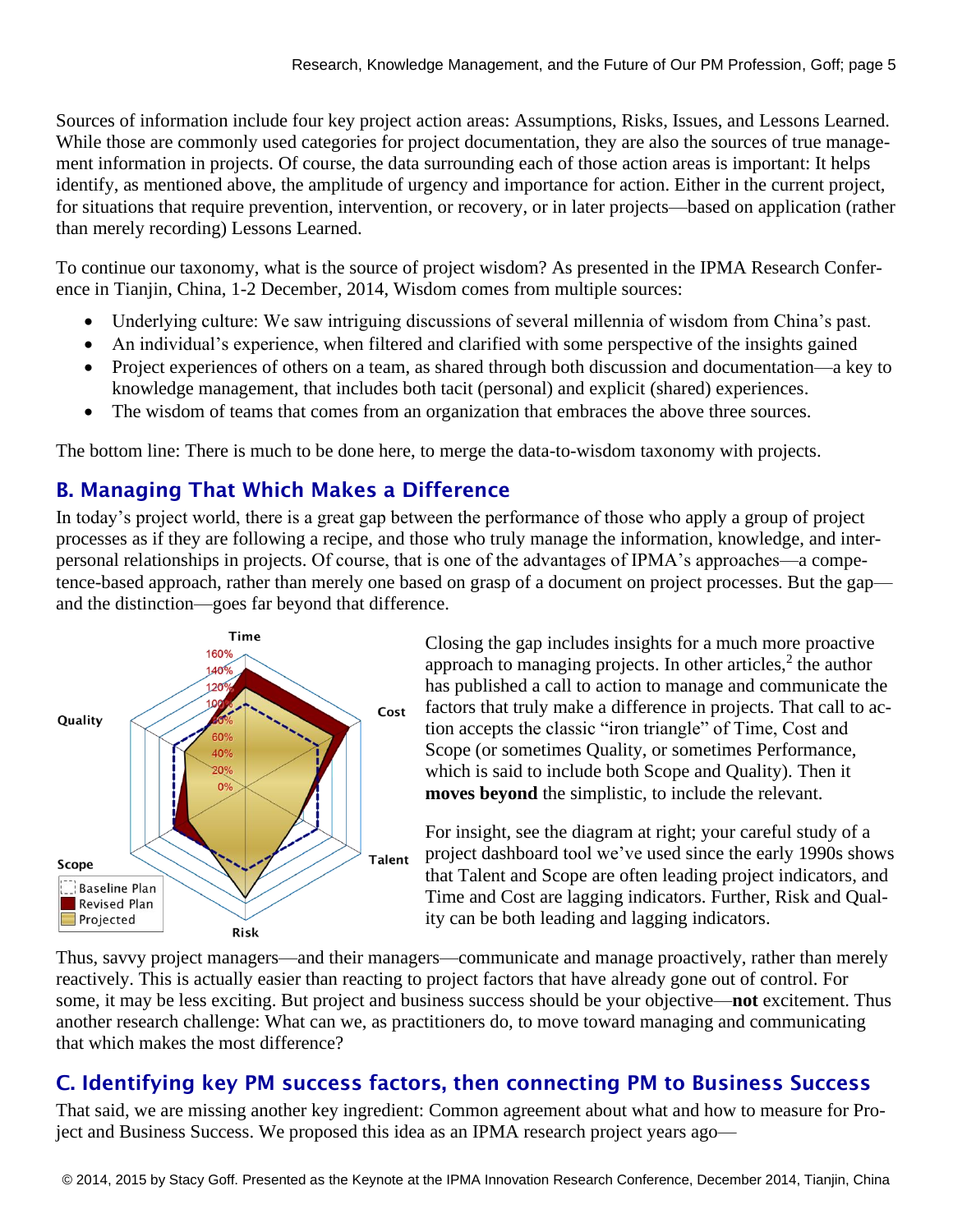even adding the thought that it should be a joint action with other groups, such as Project Management Institute, and others, including those managing PRINCE2 (now this is Axelos). Our reasoning? Far too many project managers (and their managers) focus exclusively on the easy-to-measure lagging indicators mentioned above, and ignore the factors that drive project success. Further, project teams, especially those who face deadline and budgetary pressures, all-too-often make decisions that help the project indicators to look okay, but destroy stakeholder value—even eliminating the requirements needed to measure Business Success with the project.

Clearly, if we intend to also focus on business success, instead of just project success, we must consider the contributions of other disciplines. In a series of blog posts, we have explored the role and timing of a handful of adjacent disciplines, many of whom seek executive managers' attention with their message, strengths, and promises. These other groups include, in addition to Project and Program Managers and Functional Managers, Business Analysts, Business Development Managers, Proposal Managers, Contract Managers, Product Managers, Knowledge Managers, and Organizational Change Managers. The implication: We must be able to merge the knowledge management foundations, key processes, competences, and performance and success measures to meet our organizations' expectations. Otherwise, we dilute our effectiveness through competition.

To achieve success, each project should have Sponsor, Management and Stakeholder agreement about the strategic alignment and business benefits to be expected from projects. Yet often, the project manager has not even been assigned when these discussions take place—and then leaves the project long before the business results are measured. This could mean that we should widen our profession's scope to begin to influence business outcomes. The lack of industry and management agreement about what constitutes project success, and business success from projects would appear to demand a standard, that all Project Concept teams could use as a starting point, to adapt for their project. Wouldn't this be an appropriate research action? We think so!

### D. Institutionalizing PM, Risk Management, and Knowledge Management

Based on the research suggestions mentioned so far, it is a small step to the next level. That level would be the full integration of three components in a new era of Enterprise Management: project management, risk management, and knowledge management. While our audience is very familiar with the first component, the second, risk management, requires some discussion; and knowledge management requires further study. We can only fully integrate these disciplines if we understand them fully.



**Know Risk**: In this paper, we have explored insights and made assertions about the breadth and depth of competent project management; but Risk Management transcends PM. Why? Because we need to understand the enterprise view of risk, and bridge the PM practice's risk management gaps to enterprise actions, if we are to leverage executives' interest in managing risk. Some practitioners say that PM is mostly risk management. That's true if our portfolio includes projects that occupy all four quadrants of a Risk/Reward chart.

We see too many organizations that have all high-risk, high-return projects in their portfolios. And, they have a high failure rate. So clearly, projects and risk require a higher level of integration—and increased competences. It may be a surprise to some that project

risk management is far more than five simple processes. This emphasis on smarter risk management is not new for us: We presented a paper at the 2005 Delhi IPMA World Congress<sup>3</sup> that illustrated much more of the full gamut of organizational risk management—and proposed a Chief Risk Officer.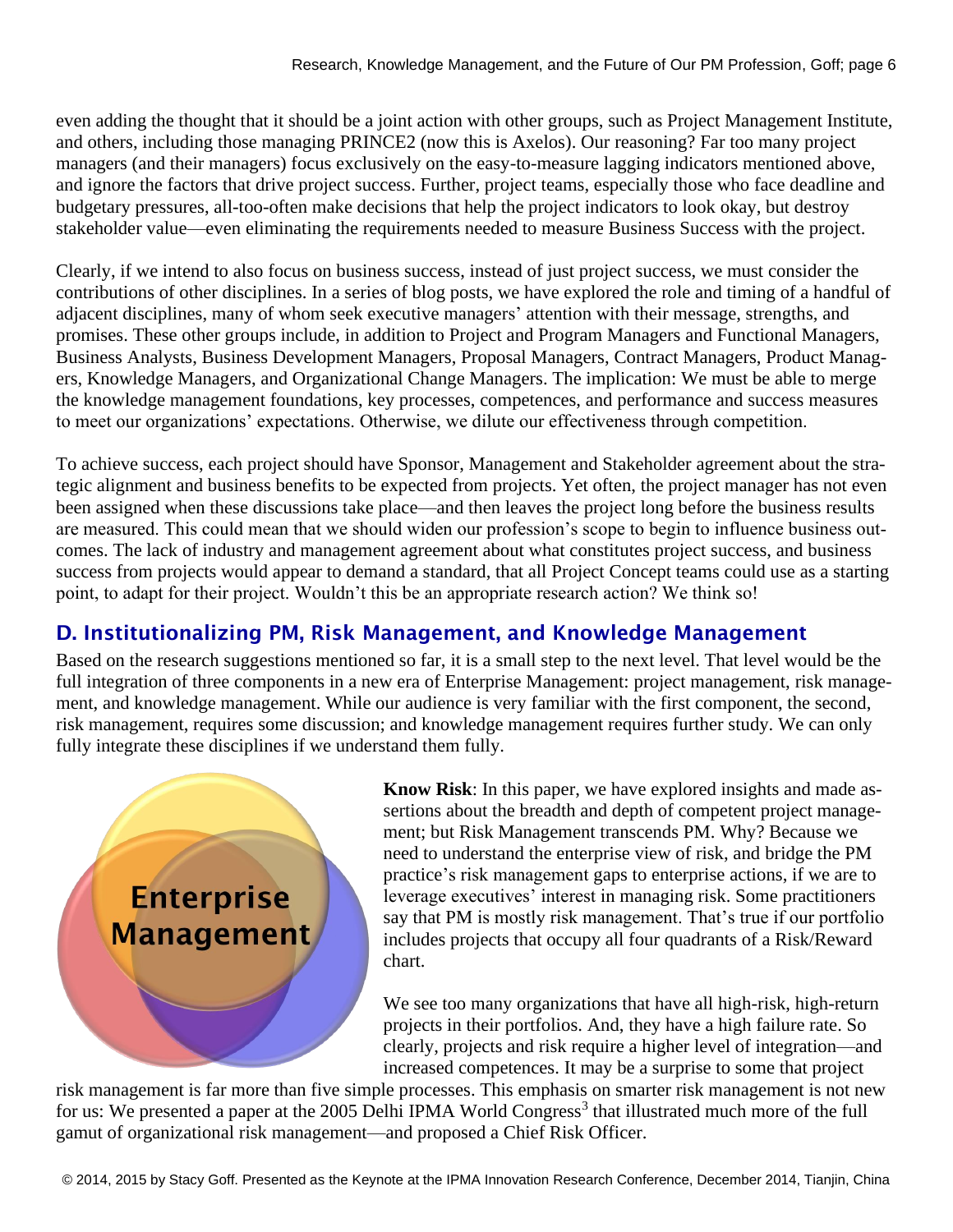**Knowledge Management (KM):** We had our own awakening about the potential—and challenges—of today's KM at a NASA Knowledge Forum several years ago. Organized by Ed Hoffman, then NASA Chief Knowledge Officer, and assisted by Larry Prusak, this event convened 50 or so of the World's KM experts. The author, an outsider and neophyte to the subject, was able to quietly observe the dynamics and interaction between the experts. By the afternoon, it was clear from the issues and answers that *KM and PM are like siblings, separated at birth*. They have different foundations, but the concerns and responses are nearly identical. In the culmination of the day's events, near the end, subgroups addressed the question, "How can I institutionalize KM in my organization?" Having facilitated the answer to that question dozens of times for enterprise and agency practice of competent and performing project management, it was clear that the key answers were nearly identical:

- Provide rewards for knowledge (refined information) capture and use;
- Pay attention to tagging and classifying new knowledge for ease of search and re-use;
- Establish strong executive support/direction, with periodic reinforcement;
- Focus on transferring both Tacit & Explicit knowledge, with clear examples of successes and benefits;
- Provide personalized coaching, where needed, for all levels, and especially middle-managers;
- Set up a "Voting system" as in Amazon or eBay, for audience-wide recognition of the top insights;
- Pay close attention to privacy, sharing, and security issues, so contributors need not fear the truth.

In follow-on KM discussions, we have ratified these similarities; in fact, they resonate across most organizations' change initiatives, as evidenced in a PM Institute Change Management community of practice and an IACCM (International Association of Commercial and Contract Managers) conference breakout group. And here is another strong parallel: Organizations that have put in place the prerequisites to successfully institutionalize project management can easily institutionalize knowledge management—and vice versa. Thus making the integration of aspects of PM, risk management, and km a viable and rewarding challenge for research.

### E. PM as a core competence for all persons

In the mid 1990s, Project Management Institute published a report that there existed the need for, perhaps, 250,000 project managers in the World. When we heard the citation, we objected, pointing out that from the time children begin working in teams, they benefit from an appropriate level of project management philosophy, practices, methods, and tools.

Thus, in the mid-1990s, we asserted that the true number was somewhere closer to 4,000,000,000 (4 billion). Further, that while many project-oriented enterprises use our discipline as their core competence and market differentiation, our flavor (the author's) of project management, which has always included strategic alignment, vibrant communication, and leadership and interpersonal skills, as well as the technical processes, would be the core competence for all managers, all professionals, all workers, *and* all retirees.

What would this entail? First, clearer understanding of the missing elements of project and program management. We see great improvements in the current drafts of ICB4, with greater clarity on the Behavioral skills, and significantly greater coverage of key Program Management competences. Next, a clear syllabus for each role, ideally tailored to different audiences, distinguishing core competences needed for:

- Students, from grade school, to secondary school, to university undergraduates, to graduate studies. Of course, each universities PM curriculum would be required of all students, especially those who are not specializing in project management;
- Beginning and also advanced PM practitioners;

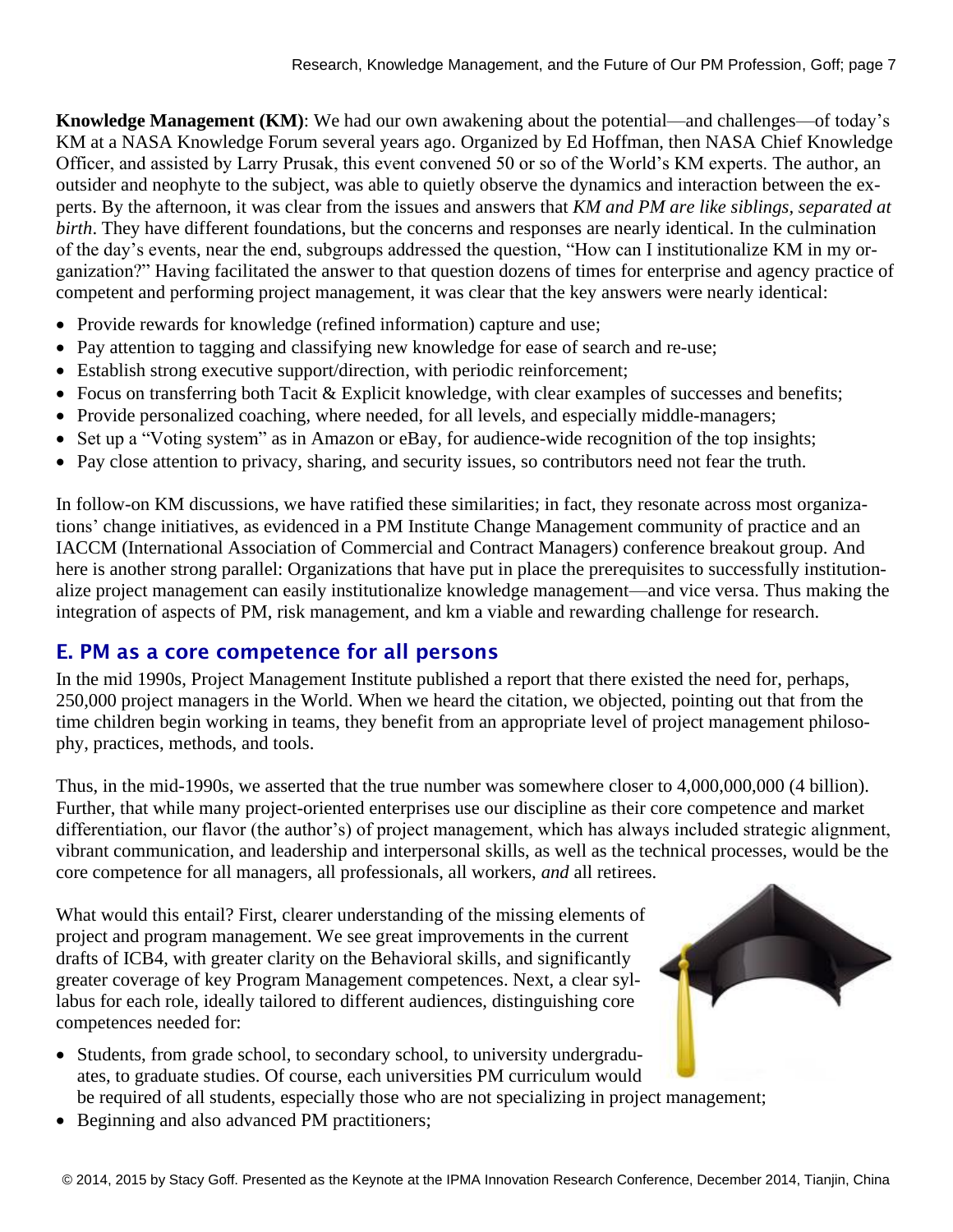- Different application area practitioners, who have sector-unique requirements, including ICT, Construction, Aerospace, Pharma, Education, and many others;
- A range of PM basics that are most appropriate for different project sizes, complexity, and needed rigor;
- A range of adjacent roles, including those mentioned in topic C; and
- Stakeholders, managers, executives, and related audiences, including retired persons.

Of course, this initiative would require more than classroom education. Just as those who truly understand Learning realize that less than 10% of learning is in the classroom, we must provide for application of lessons, coaching, recognition of progress, and periodic review of attainment. We recognize that this would be a significant endeavor; and yet, it would probably cost less than the cumulative worldwide cost of exam-cram preparation for knowledge-based certifications from 1994-2014.

# Closing

We realize that we may have stretched the boundary of PM—as many practitioners consider it—in this paper. In an accompanying presentation, we dive deeper into the lagging and leading indicators, the portions of project management that produce the best information, rather than just data, and project risk management as a key to better, faster decisions.

We began with a glimpse into the future—as trajectories from the past, and as discontinuities. We identified a portfolio of potential Research possibilities—or impossibilities, depending on your perspective.

We have encouraged the practice of managing and communicating the most-powerful, leading project indicators, rather than the powerless (and most-commonly stressed) lagging indicators. We added perspectives about the roles that touch, overlap, or conflict with project and program management. And we showed the close relationship of project and knowledge management. We assert that our enlarged view of project management is a core competence for almost all persons, starting in elementary school.

We have asserted that all in our practice, and those we touch, must integrate "full bandwidth project management." This, as opposed to focusing upon what is easy to teach, and easy to test. And we have claimed that project, risk, and knowledge management will together form the foundation of a new management era.



In this new era, we are truly able to do much more with less, because most work is done through well managed projects, and it is all in one enterprise portfolio. The societal impact of this transition will be plentiful: emerging countries will more quickly develop their infrastructure, feed their citizens, and provide them with time to engage in personal growth, rather than scrapping for survival.

Those who live in developed countries will also thrive; we will reduce poverty, and eliminate strife. Society will *Move Forward*, as in IPMA's vision, where all projects succeed. Perhaps, as Ray Kurzweil has predicted, we will enter a new Renaissance—thanks to the realization of the potential of project management as the discipline for beneficial societal change.